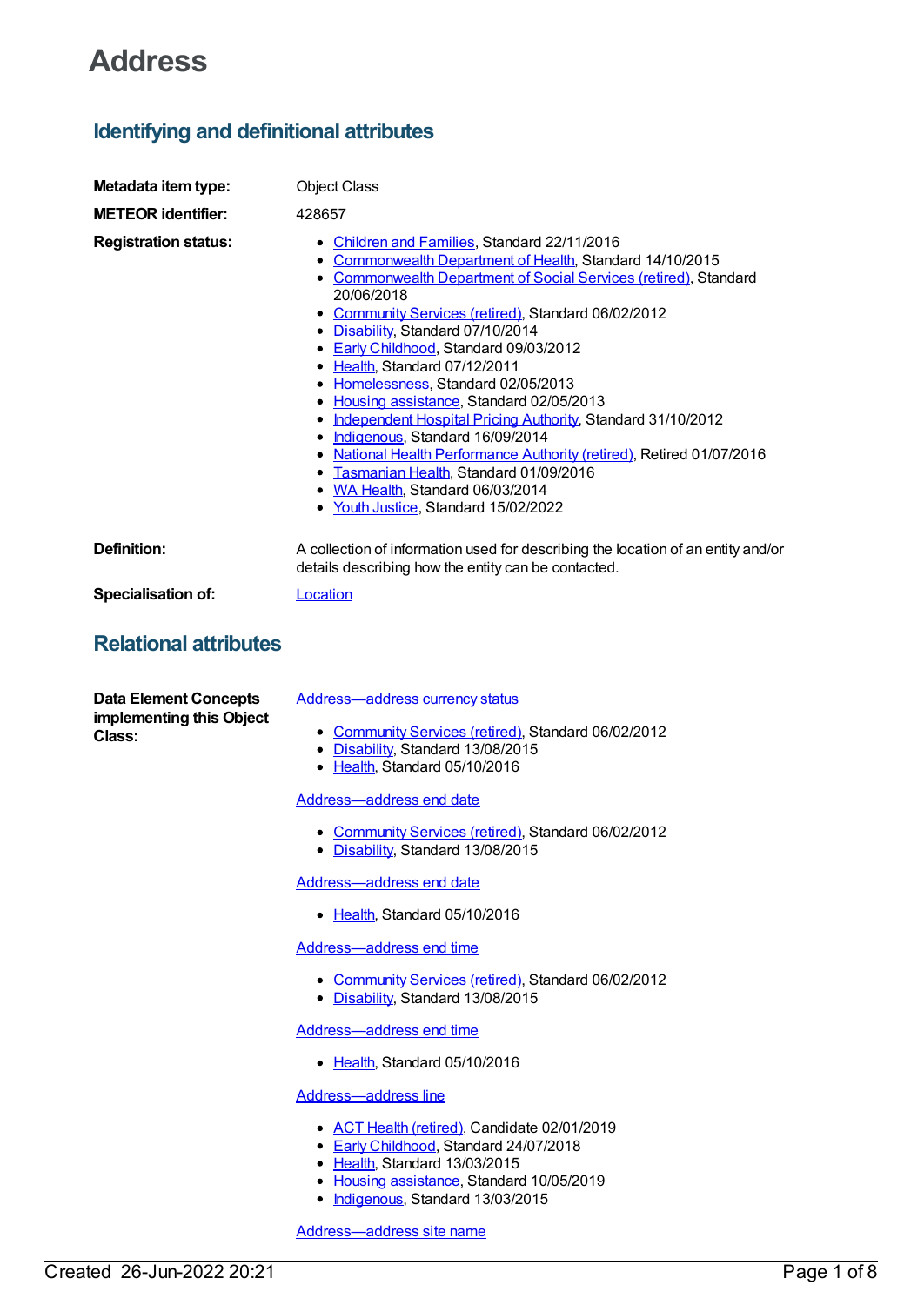- ACT Health [\(retired\)](https://meteor.aihw.gov.au/RegistrationAuthority/9), Candidate 10/08/2018
- [Community](https://meteor.aihw.gov.au/RegistrationAuthority/1) Services (retired), Standard 06/02/2012
- [Disability](https://meteor.aihw.gov.au/RegistrationAuthority/16), Standard 13/08/2015
- [Health](https://meteor.aihw.gov.au/RegistrationAuthority/12), Standard 07/12/2011
- Housing [assistance](https://meteor.aihw.gov.au/RegistrationAuthority/11), Standard 02/05/2013
- [Indigenous](https://meteor.aihw.gov.au/RegistrationAuthority/6), Standard 13/03/2015

#### [Address—address](https://meteor.aihw.gov.au/content/428666) start date

- [Community](https://meteor.aihw.gov.au/RegistrationAuthority/1) Services (retired), Standard 06/02/2012
- [Disability](https://meteor.aihw.gov.au/RegistrationAuthority/16), Standard 13/08/2015

#### [Address—address](https://meteor.aihw.gov.au/content/636320) start date

[Health](https://meteor.aihw.gov.au/RegistrationAuthority/12), Standard 05/10/2016

#### [Address—address](https://meteor.aihw.gov.au/content/428878) start time

- [Community](https://meteor.aihw.gov.au/RegistrationAuthority/1) Services (retired), Standard 06/02/2012
- [Disability](https://meteor.aihw.gov.au/RegistrationAuthority/16), Standard 13/08/2015

# Address-address start time

• [Health](https://meteor.aihw.gov.au/RegistrationAuthority/12), Standard 05/10/2016

# [Address—address](https://meteor.aihw.gov.au/content/428977) status identifier

- [Community](https://meteor.aihw.gov.au/RegistrationAuthority/1) Services (retired), Standard 06/02/2012
- [Disability](https://meteor.aihw.gov.au/RegistrationAuthority/16), Standard 13/08/2015
- [Health](https://meteor.aihw.gov.au/RegistrationAuthority/12), Standard 05/10/2016

# [Address—Australian](https://meteor.aihw.gov.au/content/434265) area code

- [Community](https://meteor.aihw.gov.au/RegistrationAuthority/1) Services (retired), Standard 06/02/2012
- [Disability](https://meteor.aihw.gov.au/RegistrationAuthority/16), Standard 13/08/2015

# [Address—Australian](https://meteor.aihw.gov.au/content/429892) postcode

- ACT Health [\(retired\)](https://meteor.aihw.gov.au/RegistrationAuthority/9), Candidate 19/07/2018
- [Children](https://meteor.aihw.gov.au/RegistrationAuthority/17) and Families, Standard 22/11/2016
- [Commonwealth](https://meteor.aihw.gov.au/RegistrationAuthority/10) Department of Health, Standard 14/10/2015
- [Commonwealth](https://meteor.aihw.gov.au/RegistrationAuthority/7) Department of Social Services (retired), Standard 20/06/2018
- [Community](https://meteor.aihw.gov.au/RegistrationAuthority/1) Services (retired), Standard 06/02/2012
- [Disability](https://meteor.aihw.gov.au/RegistrationAuthority/16), Standard 07/10/2014
- Early [Childhood](https://meteor.aihw.gov.au/RegistrationAuthority/13), Standard 09/03/2012
- [Health](https://meteor.aihw.gov.au/RegistrationAuthority/12), Standard 07/12/2011
- [Homelessness](https://meteor.aihw.gov.au/RegistrationAuthority/14), Standard 02/05/2013
- Housing [assistance](https://meteor.aihw.gov.au/RegistrationAuthority/11), Standard 02/05/2013
- [Independent](https://meteor.aihw.gov.au/RegistrationAuthority/3) Hospital Pricing Authority, Standard 31/10/2012
- [Indigenous](https://meteor.aihw.gov.au/RegistrationAuthority/6), Standard 13/03/2015
- National Health [Performance](https://meteor.aihw.gov.au/RegistrationAuthority/8) Authority (retired), Retired 01/07/2016
- [Tasmanian](https://meteor.aihw.gov.au/RegistrationAuthority/15) Health, Standard 01/09/2016  $\bullet$
- WA [Health](https://meteor.aihw.gov.au/RegistrationAuthority/2), Standard 06/03/2014
- Youth [Justice](https://meteor.aihw.gov.au/RegistrationAuthority/4), Standard 15/02/2022

#### [Address—Australian](https://meteor.aihw.gov.au/content/430132) state/territory identifier

- ACT Health [\(retired\)](https://meteor.aihw.gov.au/RegistrationAuthority/9), Candidate 10/08/2018
- [Community](https://meteor.aihw.gov.au/RegistrationAuthority/1) Services (retired), Standard 06/02/2012
- [Disability](https://meteor.aihw.gov.au/RegistrationAuthority/16), Standard 07/10/2014
- **Early [Childhood](https://meteor.aihw.gov.au/RegistrationAuthority/13), Standard 09/03/2012**
- [Health](https://meteor.aihw.gov.au/RegistrationAuthority/12), Superseded 18/12/2019
- Housing [assistance](https://meteor.aihw.gov.au/RegistrationAuthority/11), Standard 02/05/2013
- WA [Health](https://meteor.aihw.gov.au/RegistrationAuthority/2), Standard 19/03/2015

# [Address—Australian](https://meteor.aihw.gov.au/content/722749) state/territory identifier

- [Health](https://meteor.aihw.gov.au/RegistrationAuthority/12), Standard 18/12/2019
- [Indigenous](https://meteor.aihw.gov.au/RegistrationAuthority/6), Standard 14/07/2021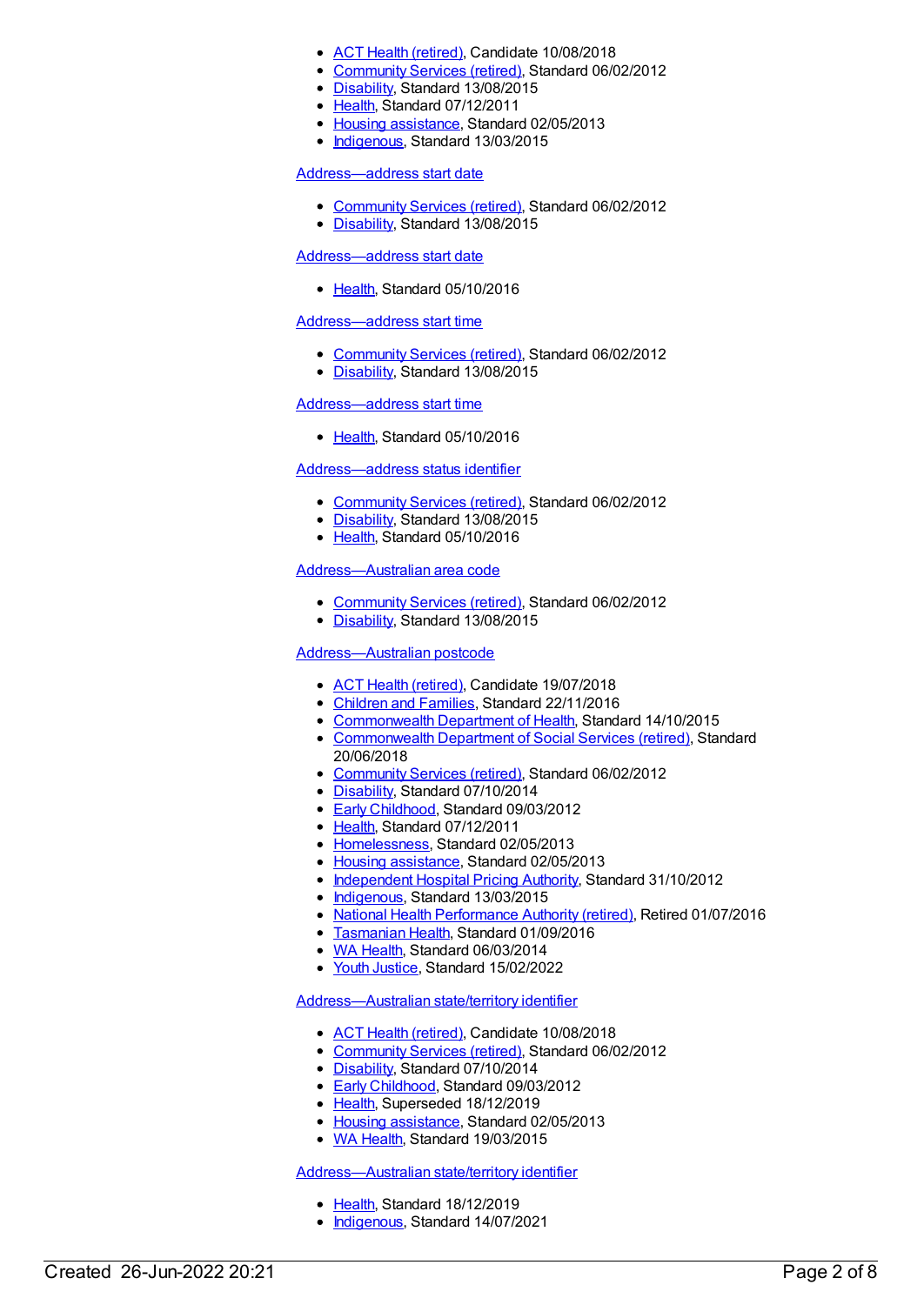#### [Address—building/complex](https://meteor.aihw.gov.au/content/429001) sub-unit type

- [Community](https://meteor.aihw.gov.au/RegistrationAuthority/1) Services (retired), Standard 06/02/2012
- [Disability](https://meteor.aihw.gov.au/RegistrationAuthority/16), Standard 13/08/2015
- [Health](https://meteor.aihw.gov.au/RegistrationAuthority/12), Standard 05/10/2016

# [Address—complex](https://meteor.aihw.gov.au/content/429368) road name

- ACT Health [\(retired\)](https://meteor.aihw.gov.au/RegistrationAuthority/9), Candidate 10/08/2018
- [Community](https://meteor.aihw.gov.au/RegistrationAuthority/1) Services (retired), Standard 06/02/2012
- [Disability](https://meteor.aihw.gov.au/RegistrationAuthority/16), Standard 13/08/2015
- [Health](https://meteor.aihw.gov.au/RegistrationAuthority/12), Standard 07/12/2011
- Housing [assistance](https://meteor.aihw.gov.au/RegistrationAuthority/11), Standard 02/05/2013

#### [Address—complex](https://meteor.aihw.gov.au/content/429254) road number 1

- ACT Health [\(retired\)](https://meteor.aihw.gov.au/RegistrationAuthority/9), Candidate 10/08/2018
- [Community](https://meteor.aihw.gov.au/RegistrationAuthority/1) Services (retired), Standard 06/02/2012
- [Disability](https://meteor.aihw.gov.au/RegistrationAuthority/16), Standard 13/08/2015
- [Health](https://meteor.aihw.gov.au/RegistrationAuthority/12), Standard 07/12/2011
- Housing [assistance](https://meteor.aihw.gov.au/RegistrationAuthority/11), Standard 02/05/2013

# [Address—complex](https://meteor.aihw.gov.au/content/429261) road number 2

- ACT Health [\(retired\)](https://meteor.aihw.gov.au/RegistrationAuthority/9), Candidate 10/08/2018
- [Community](https://meteor.aihw.gov.au/RegistrationAuthority/1) Services (retired), Standard 06/02/2012
- [Disability](https://meteor.aihw.gov.au/RegistrationAuthority/16), Standard 13/08/2015
- [Health](https://meteor.aihw.gov.au/RegistrationAuthority/12), Standard 07/12/2011
- Housing [assistance](https://meteor.aihw.gov.au/RegistrationAuthority/11), Standard 02/05/2013

# [Address—complex](https://meteor.aihw.gov.au/content/429394) road suffix

- [Community](https://meteor.aihw.gov.au/RegistrationAuthority/1) Services (retired), Standard 06/02/2012
- [Disability](https://meteor.aihw.gov.au/RegistrationAuthority/16), Standard 13/08/2015
- Elealth, Standard 05/10/2016

# [Address—complex](https://meteor.aihw.gov.au/content/429383) road type

- ACT Health [\(retired\)](https://meteor.aihw.gov.au/RegistrationAuthority/9), Candidate 10/08/2018
- [Community](https://meteor.aihw.gov.au/RegistrationAuthority/1) Services (retired), Standard 06/02/2012
- [Disability](https://meteor.aihw.gov.au/RegistrationAuthority/16), Standard 13/08/2015
- [Health](https://meteor.aihw.gov.au/RegistrationAuthority/12), Standard 07/12/2011
- Housing [assistance](https://meteor.aihw.gov.au/RegistrationAuthority/11), Standard 01/05/2013

#### [Address—country](https://meteor.aihw.gov.au/content/430160) identifier

- [Community](https://meteor.aihw.gov.au/RegistrationAuthority/1) Services (retired), Standard 06/02/2012
- [Disability](https://meteor.aihw.gov.au/RegistrationAuthority/16), Standard 13/08/2015
- [Health](https://meteor.aihw.gov.au/RegistrationAuthority/12), Standard 05/10/2016

[Address—data](https://meteor.aihw.gov.au/content/553691) exchange agreement for suppressed data indicator

[Health](https://meteor.aihw.gov.au/RegistrationAuthority/12), Standard 05/10/2016

[Address—electronic](https://meteor.aihw.gov.au/content/522689) communication address

- [Disability](https://meteor.aihw.gov.au/RegistrationAuthority/16), Standard 14/02/2018
- [Health](https://meteor.aihw.gov.au/RegistrationAuthority/12), Standard 05/10/2016
- [Indigenous](https://meteor.aihw.gov.au/RegistrationAuthority/6), Standard 22/10/2018

[Address—electronic](https://meteor.aihw.gov.au/content/452719) communication address

- [Community](https://meteor.aihw.gov.au/RegistrationAuthority/1) Services (retired), Standard 06/02/2012
- [Disability](https://meteor.aihw.gov.au/RegistrationAuthority/16), Superseded 14/02/2018
- [Indigenous](https://meteor.aihw.gov.au/RegistrationAuthority/6), Superseded 22/10/2018

[Address—electronic](https://meteor.aihw.gov.au/content/522662) communication details verifier

• [Health](https://meteor.aihw.gov.au/RegistrationAuthority/12), Standard 05/10/2016

[Address—electronic](https://meteor.aihw.gov.au/content/522580) communication medium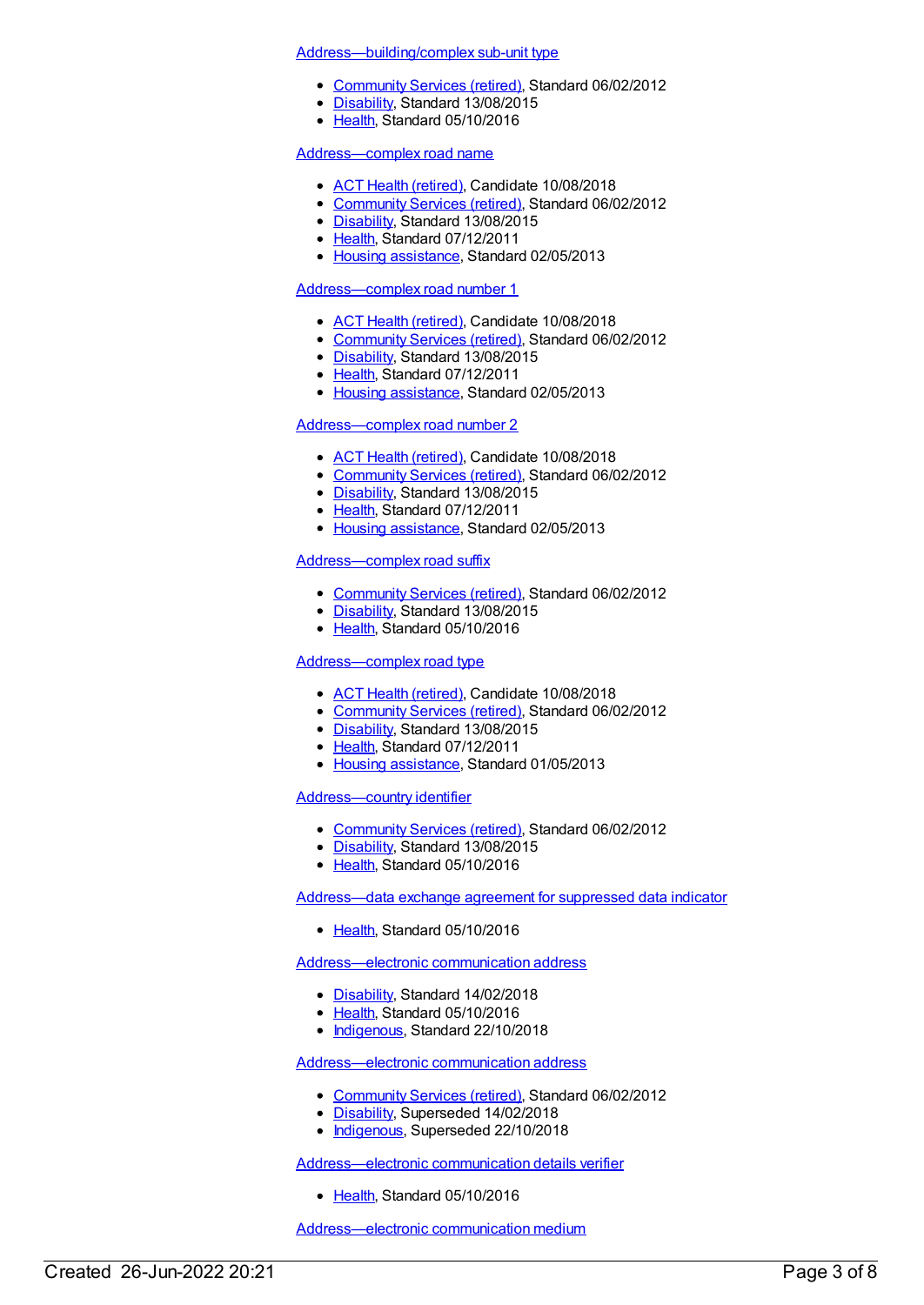- [Health](https://meteor.aihw.gov.au/RegistrationAuthority/12), Standard 05/10/2016
- [Indigenous](https://meteor.aihw.gov.au/RegistrationAuthority/6), Standard 16/10/2017

#### [Address—electronic](https://meteor.aihw.gov.au/content/452742) communication usage code

- [Community](https://meteor.aihw.gov.au/RegistrationAuthority/1) Services (retired), Standard 06/02/2012
- [Disability](https://meteor.aihw.gov.au/RegistrationAuthority/16), Standard 13/08/2015
- Elealth, Standard 05/10/2016

[Address—electronic](https://meteor.aihw.gov.au/content/522614) communication verification flag

• [Health](https://meteor.aihw.gov.au/RegistrationAuthority/12), Standard 05/10/2016

[Address—electronic](https://meteor.aihw.gov.au/content/433718) contact preference indicator

- [Community](https://meteor.aihw.gov.au/RegistrationAuthority/1) Services (retired), Standard 06/02/2012
- [Disability](https://meteor.aihw.gov.au/RegistrationAuthority/16), Standard 13/08/2015

# [Address—floor/level](https://meteor.aihw.gov.au/content/429014) type

- [Community](https://meteor.aihw.gov.au/RegistrationAuthority/1) Services (retired), Standard 06/02/2012
- [Disability](https://meteor.aihw.gov.au/RegistrationAuthority/16), Standard 13/08/2015
- [Health](https://meteor.aihw.gov.au/RegistrationAuthority/12), Standard 05/10/2016

# [Address—geocode](https://meteor.aihw.gov.au/content/430492) containment indicator

- [Community](https://meteor.aihw.gov.au/RegistrationAuthority/1) Services (retired), Standard 06/02/2012
- [Disability](https://meteor.aihw.gov.au/RegistrationAuthority/16), Standard 13/08/2015
- [Health](https://meteor.aihw.gov.au/RegistrationAuthority/12), Standard 05/10/2016

# [Address—geocode](https://meteor.aihw.gov.au/content/430311) feature

- [Community](https://meteor.aihw.gov.au/RegistrationAuthority/1) Services (retired), Standard 06/02/2012
- [Disability](https://meteor.aihw.gov.au/RegistrationAuthority/16), Standard 13/08/2015
- [Health](https://meteor.aihw.gov.au/RegistrationAuthority/12), Standard 05/10/2016

#### [Address—geocode](https://meteor.aihw.gov.au/content/430321) geographic datum

- [Community](https://meteor.aihw.gov.au/RegistrationAuthority/1) Services (retired), Standard 06/02/2012
- [Disability](https://meteor.aihw.gov.au/RegistrationAuthority/16), Standard 13/08/2015
- [Health](https://meteor.aihw.gov.au/RegistrationAuthority/12), Standard 05/10/2016

# [Address—geocode](https://meteor.aihw.gov.au/content/430481) height

- [Community](https://meteor.aihw.gov.au/RegistrationAuthority/1) Services (retired), Standard 06/02/2012
- [Disability](https://meteor.aihw.gov.au/RegistrationAuthority/16), Standard 13/08/2015
- [Health](https://meteor.aihw.gov.au/RegistrationAuthority/12), Standard 05/10/2016

# [Address—geocode](https://meteor.aihw.gov.au/content/430430) latitude

- [Community](https://meteor.aihw.gov.au/RegistrationAuthority/1) Services (retired), Standard 06/02/2012
- [Disability](https://meteor.aihw.gov.au/RegistrationAuthority/16), Standard 13/08/2015
- [Health](https://meteor.aihw.gov.au/RegistrationAuthority/12), Standard 05/10/2016
- Housing [assistance](https://meteor.aihw.gov.au/RegistrationAuthority/11), Standard 02/05/2013

# [Address—geocode](https://meteor.aihw.gov.au/content/430461) longitude

- [Community](https://meteor.aihw.gov.au/RegistrationAuthority/1) Services (retired), Standard 06/02/2012
- [Disability](https://meteor.aihw.gov.au/RegistrationAuthority/16), Standard 13/08/2015
- [Health](https://meteor.aihw.gov.au/RegistrationAuthority/12), Standard 05/10/2016
- Housing [assistance](https://meteor.aihw.gov.au/RegistrationAuthority/11), Standard 02/05/2013

#### [Address—geocode](https://meteor.aihw.gov.au/content/430488) positional uncertainty

- [Community](https://meteor.aihw.gov.au/RegistrationAuthority/1) Services (retired), Standard 06/02/2012
- [Disability](https://meteor.aihw.gov.au/RegistrationAuthority/16), Standard 13/08/2015
- [Health](https://meteor.aihw.gov.au/RegistrationAuthority/12), Standard 05/10/2016

# [Address—geocode](https://meteor.aihw.gov.au/content/430336) vertical datum

- [Community](https://meteor.aihw.gov.au/RegistrationAuthority/1) Services (retired), Standard 06/02/2012
- [Disability](https://meteor.aihw.gov.au/RegistrationAuthority/16), Standard 13/08/2015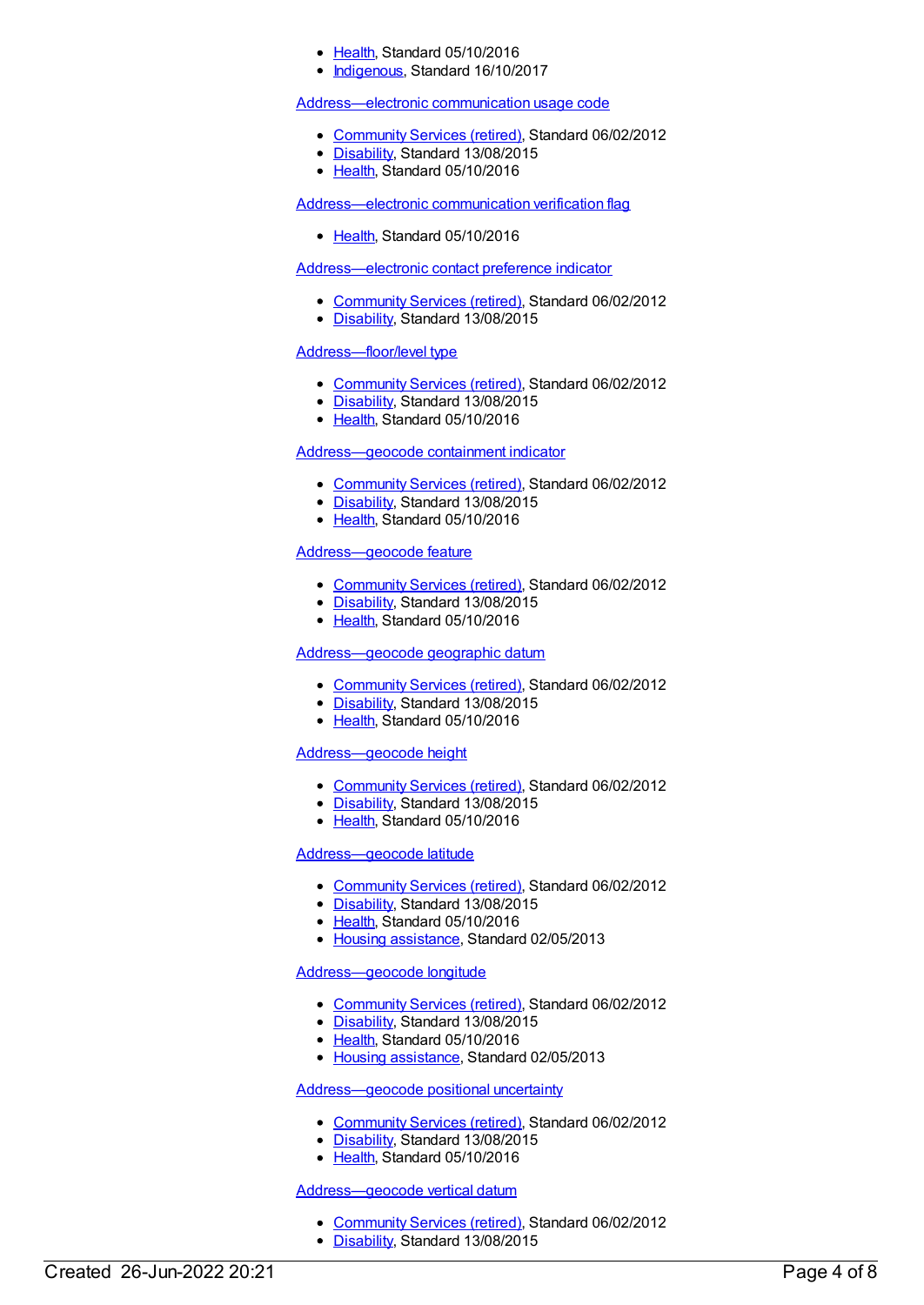#### [Health](https://meteor.aihw.gov.au/RegistrationAuthority/12), Standard 05/10/2016

[Address—information](https://meteor.aihw.gov.au/content/522411) suppression end date

• [Health](https://meteor.aihw.gov.au/RegistrationAuthority/12), Standard 05/10/2016

[Address—information](https://meteor.aihw.gov.au/content/522395) suppression indicator

• [Health](https://meteor.aihw.gov.au/RegistrationAuthority/12), Standard 05/10/2016

[Address—information](https://meteor.aihw.gov.au/content/522404) suppression start date

• [Health](https://meteor.aihw.gov.au/RegistrationAuthority/12), Standard 05/10/2016

[Address—international](https://meteor.aihw.gov.au/content/522241) administrative division identifier

• [Health](https://meteor.aihw.gov.au/RegistrationAuthority/12), Standard 05/10/2016

# [Address—international](https://meteor.aihw.gov.au/content/434085) country code

- [Community](https://meteor.aihw.gov.au/RegistrationAuthority/1) Services (retired), Standard 06/02/2012
- [Disability](https://meteor.aihw.gov.au/RegistrationAuthority/16), Standard 13/08/2015
- [Health](https://meteor.aihw.gov.au/RegistrationAuthority/12), Standard 05/10/2016

#### [Address—international](https://meteor.aihw.gov.au/content/522250) postcode

• [Health](https://meteor.aihw.gov.au/RegistrationAuthority/12), Standard 05/10/2016

[Address—Internet](https://meteor.aihw.gov.au/content/452878) voice product name

- [Community](https://meteor.aihw.gov.au/RegistrationAuthority/1) Services (retired), Standard 06/02/2012
- [Disability](https://meteor.aihw.gov.au/RegistrationAuthority/16), Standard 13/08/2015

# [Address—Internet](https://meteor.aihw.gov.au/content/433822) voice product user identifier

- [Community](https://meteor.aihw.gov.au/RegistrationAuthority/1) Services (retired), Standard 06/02/2012
- [Disability](https://meteor.aihw.gov.au/RegistrationAuthority/16), Standard 13/08/2015

[Address—Internet](https://meteor.aihw.gov.au/content/433811) voice service provider

- [Community](https://meteor.aihw.gov.au/RegistrationAuthority/1) Services (retired), Standard 06/02/2012
- [Disability](https://meteor.aihw.gov.au/RegistrationAuthority/16), Standard 13/08/2015

# [Address—level](https://meteor.aihw.gov.au/content/429056) number

- ACT Health [\(retired\)](https://meteor.aihw.gov.au/RegistrationAuthority/9), Candidate 10/08/2018
- [Community](https://meteor.aihw.gov.au/RegistrationAuthority/1) Services (retired), Standard 06/02/2012
- [Disability](https://meteor.aihw.gov.au/RegistrationAuthority/16), Standard 13/08/2015
- [Health](https://meteor.aihw.gov.au/RegistrationAuthority/12), Standard 07/12/2011
- Housing [assistance](https://meteor.aihw.gov.au/RegistrationAuthority/11), Standard 01/05/2013

# [Address—location](https://meteor.aihw.gov.au/content/430300) descriptor

- [Community](https://meteor.aihw.gov.au/RegistrationAuthority/1) Services (retired), Standard 06/02/2012
- [Disability](https://meteor.aihw.gov.au/RegistrationAuthority/16), Standard 13/08/2015
- [Health](https://meteor.aihw.gov.au/RegistrationAuthority/12), Standard 05/10/2016
- Housing [assistance](https://meteor.aihw.gov.au/RegistrationAuthority/11), Standard 02/05/2013

#### [Address—lot](https://meteor.aihw.gov.au/content/429535) number

- [Community](https://meteor.aihw.gov.au/RegistrationAuthority/1) Services (retired), Standard 06/02/2012
- [Disability](https://meteor.aihw.gov.au/RegistrationAuthority/16), Standard 13/08/2015
- [Health](https://meteor.aihw.gov.au/RegistrationAuthority/12), Standard 05/10/2016
- Housing [assistance](https://meteor.aihw.gov.au/RegistrationAuthority/11), Standard 02/05/2013

# [Address—physical](https://meteor.aihw.gov.au/content/428948) address indicator

- [Community](https://meteor.aihw.gov.au/RegistrationAuthority/1) Services (retired), Standard 06/02/2012
- [Disability](https://meteor.aihw.gov.au/RegistrationAuthority/16), Standard 13/08/2015
- [Health](https://meteor.aihw.gov.au/RegistrationAuthority/12), Standard 05/10/2016
- Housing [assistance](https://meteor.aihw.gov.au/RegistrationAuthority/11), Standard 01/05/2013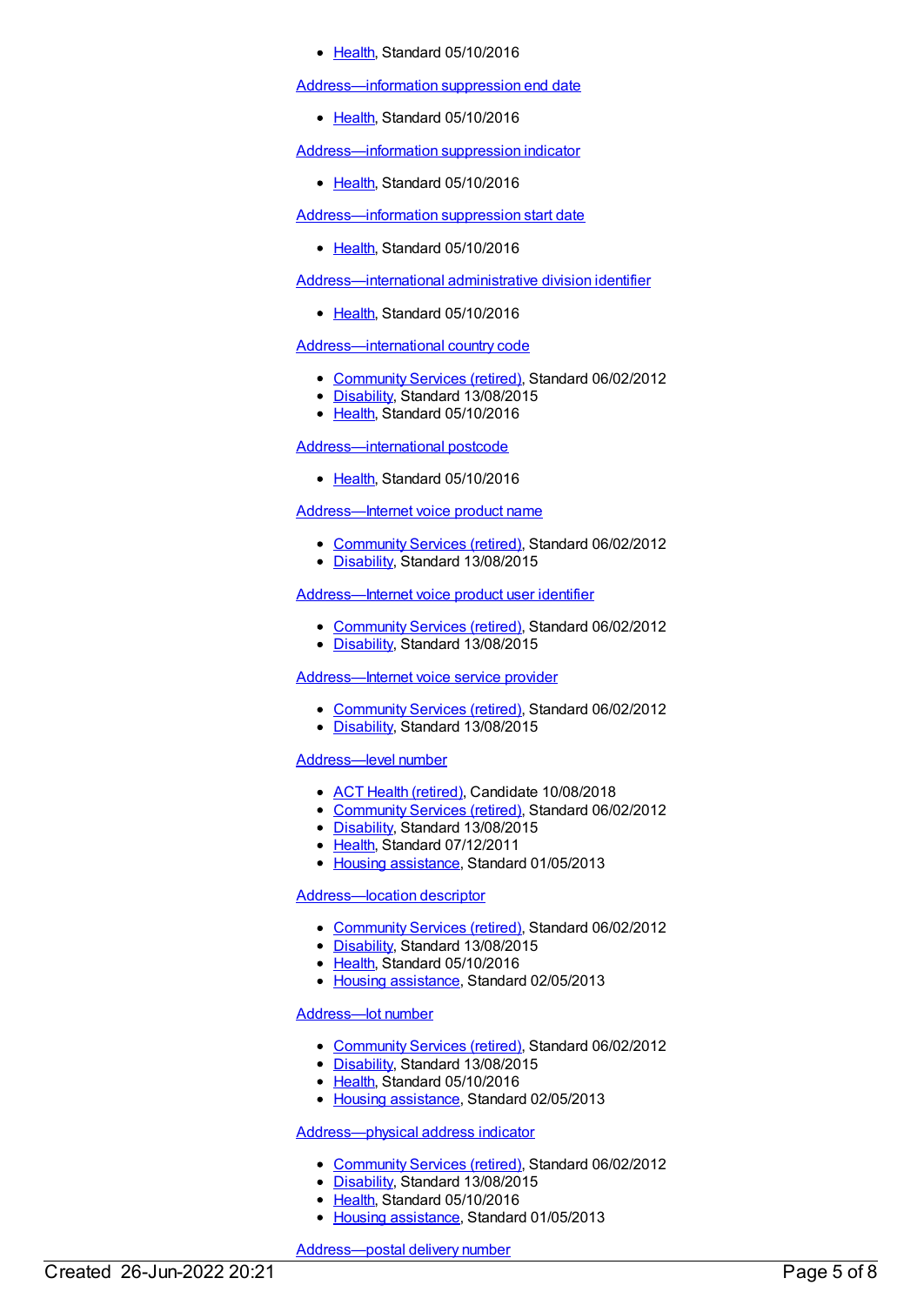- [Community](https://meteor.aihw.gov.au/RegistrationAuthority/1) Services (retired), Standard 06/02/2012
- [Disability](https://meteor.aihw.gov.au/RegistrationAuthority/16), Standard 13/08/2015
- [Health](https://meteor.aihw.gov.au/RegistrationAuthority/12), Standard 05/10/2016
- Housing [assistance](https://meteor.aihw.gov.au/RegistrationAuthority/11), Standard 01/05/2013

#### [Address—postal](https://meteor.aihw.gov.au/content/430304) delivery point identifier

- [Community](https://meteor.aihw.gov.au/RegistrationAuthority/1) Services (retired), Standard 06/02/2012
- [Disability](https://meteor.aihw.gov.au/RegistrationAuthority/16), Standard 13/08/2015
- [Health](https://meteor.aihw.gov.au/RegistrationAuthority/12), Standard 05/10/2016

#### [Address—postal](https://meteor.aihw.gov.au/content/430087) delivery service type identifier

- [Community](https://meteor.aihw.gov.au/RegistrationAuthority/1) Services (retired), Standard 06/02/2012
- [Disability](https://meteor.aihw.gov.au/RegistrationAuthority/16), Standard 13/08/2015
- [Health](https://meteor.aihw.gov.au/RegistrationAuthority/12), Standard 05/10/2016
- Housing [assistance](https://meteor.aihw.gov.au/RegistrationAuthority/11), Standard 01/05/2013

# [Address—purpose](https://meteor.aihw.gov.au/content/428930) of address

- [Community](https://meteor.aihw.gov.au/RegistrationAuthority/1) Services (retired), Standard 06/02/2012
- $\bullet$ [Disability](https://meteor.aihw.gov.au/RegistrationAuthority/16), Standard 13/08/2015
- [Health](https://meteor.aihw.gov.au/RegistrationAuthority/12), Standard 05/10/2016

#### [Address—road](https://meteor.aihw.gov.au/content/429744) name

- ACT Health [\(retired\)](https://meteor.aihw.gov.au/RegistrationAuthority/9), Candidate 10/08/2018
- [Community](https://meteor.aihw.gov.au/RegistrationAuthority/1) Services (retired), Standard 06/02/2012
- [Disability](https://meteor.aihw.gov.au/RegistrationAuthority/16), Standard 13/08/2015
- [Health](https://meteor.aihw.gov.au/RegistrationAuthority/12), Standard 07/12/2011
- Housing [assistance](https://meteor.aihw.gov.au/RegistrationAuthority/11), Standard 01/05/2013
- [Indigenous](https://meteor.aihw.gov.au/RegistrationAuthority/6), Standard 13/03/2015

# [Address—road](https://meteor.aihw.gov.au/content/429581) number 1

- ACT Health [\(retired\)](https://meteor.aihw.gov.au/RegistrationAuthority/9), Candidate 10/08/2018
- [Community](https://meteor.aihw.gov.au/RegistrationAuthority/1) Services (retired), Standard 06/02/2012
- [Disability](https://meteor.aihw.gov.au/RegistrationAuthority/16), Standard 13/08/2015
- [Health](https://meteor.aihw.gov.au/RegistrationAuthority/12), Standard 07/12/2011
- Housing [assistance](https://meteor.aihw.gov.au/RegistrationAuthority/11), Standard 02/05/2013
- [Indigenous](https://meteor.aihw.gov.au/RegistrationAuthority/6), Standard 14/07/2021

#### [Address—road](https://meteor.aihw.gov.au/content/429592) number 2

- ACT Health [\(retired\)](https://meteor.aihw.gov.au/RegistrationAuthority/9), Candidate 10/08/2018
- [Community](https://meteor.aihw.gov.au/RegistrationAuthority/1) Services (retired), Standard 06/02/2012
- [Disability](https://meteor.aihw.gov.au/RegistrationAuthority/16), Standard 13/08/2015
- [Health](https://meteor.aihw.gov.au/RegistrationAuthority/12), Standard 07/12/2011
- Housing [assistance](https://meteor.aihw.gov.au/RegistrationAuthority/11), Standard 02/05/2013
- [Indigenous](https://meteor.aihw.gov.au/RegistrationAuthority/6), Standard 14/07/2021

# [Address—road](https://meteor.aihw.gov.au/content/429866) suffix

- [Community](https://meteor.aihw.gov.au/RegistrationAuthority/1) Services (retired), Standard 06/02/2012
- [Disability](https://meteor.aihw.gov.au/RegistrationAuthority/16), Standard 13/08/2015
- [Health](https://meteor.aihw.gov.au/RegistrationAuthority/12), Standard 05/10/2016

#### [Address—road](https://meteor.aihw.gov.au/content/429754) type

- ACT Health [\(retired\)](https://meteor.aihw.gov.au/RegistrationAuthority/9), Candidate 10/08/2018
- [Community](https://meteor.aihw.gov.au/RegistrationAuthority/1) Services (retired), Standard 06/02/2012
- [Disability](https://meteor.aihw.gov.au/RegistrationAuthority/16), Standard 13/08/2015
- [Health](https://meteor.aihw.gov.au/RegistrationAuthority/12), Standard 07/12/2011
- Housing [assistance](https://meteor.aihw.gov.au/RegistrationAuthority/11), Standard 01/05/2013
- [Indigenous](https://meteor.aihw.gov.au/RegistrationAuthority/6), Standard 13/03/2015

#### [Address—secondary](https://meteor.aihw.gov.au/content/429401) complex name

- ACT Health [\(retired\)](https://meteor.aihw.gov.au/RegistrationAuthority/9), Candidate 10/08/2018
- [Community](https://meteor.aihw.gov.au/RegistrationAuthority/1) Services (retired), Standard 06/02/2012
- [Disability](https://meteor.aihw.gov.au/RegistrationAuthority/16), Standard 13/08/2015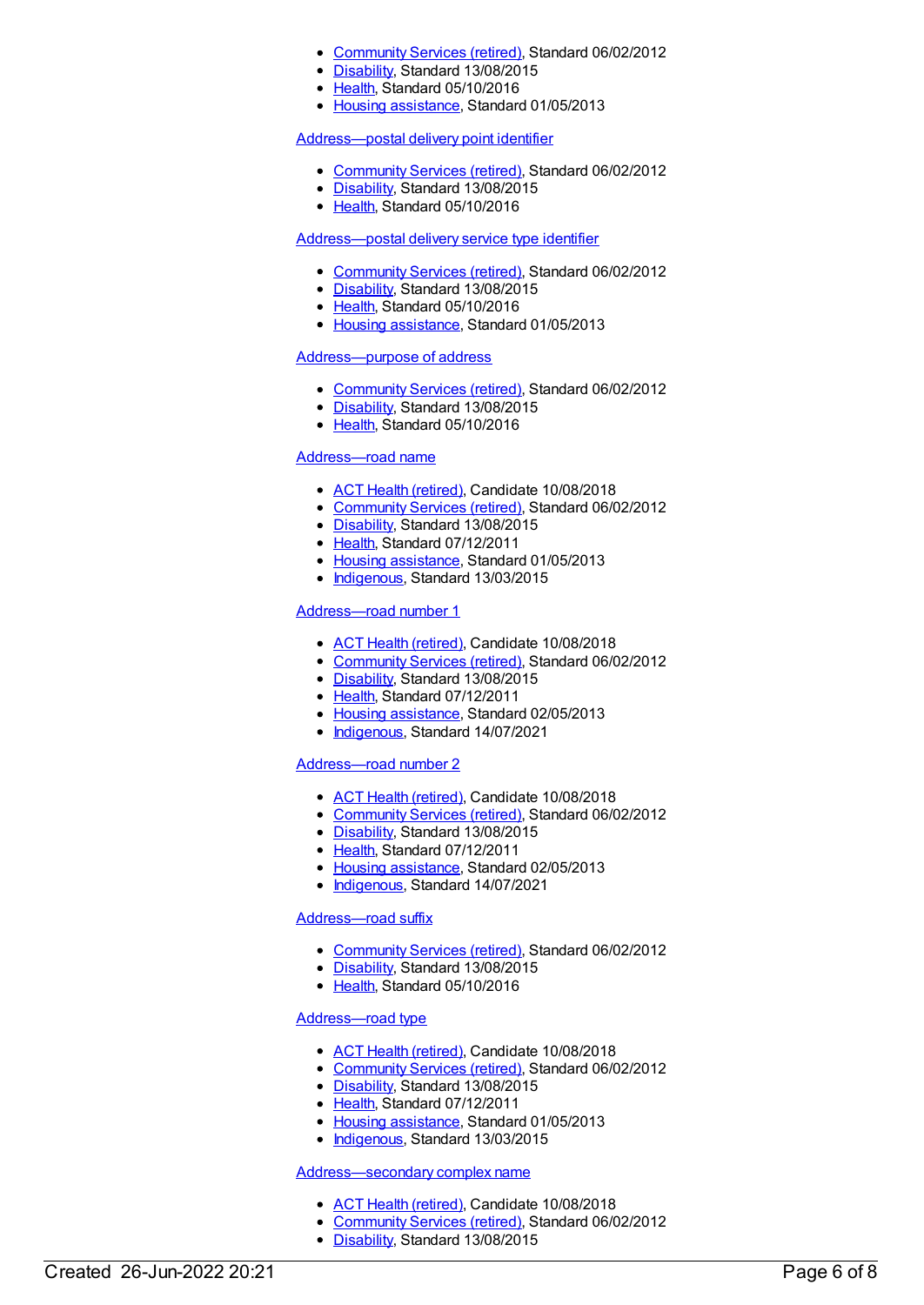- [Health](https://meteor.aihw.gov.au/RegistrationAuthority/12), Standard 07/12/2011
- Housing [assistance](https://meteor.aihw.gov.au/RegistrationAuthority/11), Standard 02/05/2013

#### [Address—statistical](https://meteor.aihw.gov.au/content/457285) area

- [Children](https://meteor.aihw.gov.au/RegistrationAuthority/17) and Families, Standard 22/11/2016
- [Community](https://meteor.aihw.gov.au/RegistrationAuthority/1) Services (retired), Standard 06/12/2011
- [Disability](https://meteor.aihw.gov.au/RegistrationAuthority/16), Standard 13/08/2015
- **Early [Childhood](https://meteor.aihw.gov.au/RegistrationAuthority/13), Superseded 24/07/2018**
- [Health](https://meteor.aihw.gov.au/RegistrationAuthority/12), Superseded 06/12/2016
- National Health [Performance](https://meteor.aihw.gov.au/RegistrationAuthority/8) Authority (retired), Retired 01/07/2016

#### [Address—statistical](https://meteor.aihw.gov.au/content/660651) area

- ACT Health [\(retired\)](https://meteor.aihw.gov.au/RegistrationAuthority/9), Candidate 08/08/2018
- [Children](https://meteor.aihw.gov.au/RegistrationAuthority/17) and Families, Standard 20/01/2021
- **Early [Childhood](https://meteor.aihw.gov.au/RegistrationAuthority/13), Standard 24/07/2018**
- [Health](https://meteor.aihw.gov.au/RegistrationAuthority/12), Standard 06/12/2016

# [Address—sub-dwelling](https://meteor.aihw.gov.au/content/429009) unit number

- ACT Health [\(retired\)](https://meteor.aihw.gov.au/RegistrationAuthority/9), Candidate 10/08/2018
- [Community](https://meteor.aihw.gov.au/RegistrationAuthority/1) Services (retired), Standard 06/02/2012
- [Disability](https://meteor.aihw.gov.au/RegistrationAuthority/16), Standard 13/08/2015
- [Health](https://meteor.aihw.gov.au/RegistrationAuthority/12), Standard 07/12/2011
- Housing [assistance](https://meteor.aihw.gov.au/RegistrationAuthority/11), Standard 02/05/2013
- [Indigenous](https://meteor.aihw.gov.au/RegistrationAuthority/6), Standard 13/03/2015  $\bullet$

# [Address—suburb/town/locality](https://meteor.aihw.gov.au/content/429887) name

- ACT Health [\(retired\)](https://meteor.aihw.gov.au/RegistrationAuthority/9), Candidate 10/08/2018
- [Children](https://meteor.aihw.gov.au/RegistrationAuthority/17) and Families, Standard 22/11/2016
- [Community](https://meteor.aihw.gov.au/RegistrationAuthority/1) Services (retired), Standard 06/02/2012
- [Disability](https://meteor.aihw.gov.au/RegistrationAuthority/16), Standard 13/08/2015
- **Early [Childhood](https://meteor.aihw.gov.au/RegistrationAuthority/13), Standard 09/03/2012**
- [Health](https://meteor.aihw.gov.au/RegistrationAuthority/12), Standard 07/12/2011
- [Homelessness](https://meteor.aihw.gov.au/RegistrationAuthority/14), Standard 02/05/2013
- Housing [assistance](https://meteor.aihw.gov.au/RegistrationAuthority/11), Standard 02/05/2013
- [Indigenous](https://meteor.aihw.gov.au/RegistrationAuthority/6), Standard 13/03/2015
- [Tasmanian](https://meteor.aihw.gov.au/RegistrationAuthority/15) Health, Standard 01/09/2016
- WA [Health](https://meteor.aihw.gov.au/RegistrationAuthority/2), Standard 19/03/2015
- Youth [Justice](https://meteor.aihw.gov.au/RegistrationAuthority/4), Standard 15/02/2022

[Address—telephone](https://meteor.aihw.gov.au/content/433890) non-standard functionality

- [Community](https://meteor.aihw.gov.au/RegistrationAuthority/1) Services (retired), Standard 06/02/2012
- [Disability](https://meteor.aihw.gov.au/RegistrationAuthority/16), Standard 13/08/2015

#### [Address—telephone](https://meteor.aihw.gov.au/content/452735) number

- ACT Health [\(retired\)](https://meteor.aihw.gov.au/RegistrationAuthority/9), Candidate 24/12/2018
- [Community](https://meteor.aihw.gov.au/RegistrationAuthority/1) Services (retired), Standard 06/02/2012
- [Disability](https://meteor.aihw.gov.au/RegistrationAuthority/16), Standard 13/08/2015
- [Indigenous](https://meteor.aihw.gov.au/RegistrationAuthority/6), Standard 16/09/2014
- WA [Health](https://meteor.aihw.gov.au/RegistrationAuthority/2), Standard 19/03/2015

#### [Address—telephone](https://meteor.aihw.gov.au/content/452815) service line

- [Community](https://meteor.aihw.gov.au/RegistrationAuthority/1) Services (retired), Standard 06/02/2012
- [Disability](https://meteor.aihw.gov.au/RegistrationAuthority/16), Standard 13/08/2015

#### [Address—telephone](https://meteor.aihw.gov.au/content/433842) standard functionality

- [Community](https://meteor.aihw.gov.au/RegistrationAuthority/1) Services (retired), Standard 06/02/2012
- [Disability](https://meteor.aihw.gov.au/RegistrationAuthority/16), Standard 13/08/2015

# [Address—Uniform](https://meteor.aihw.gov.au/content/433752) Resource Locator

- [Community](https://meteor.aihw.gov.au/RegistrationAuthority/1) Services (retired), Standard 06/02/2012
- [Disability](https://meteor.aihw.gov.au/RegistrationAuthority/16), Standard 13/08/2015
- [Indigenous](https://meteor.aihw.gov.au/RegistrationAuthority/6), Standard 16/09/2014